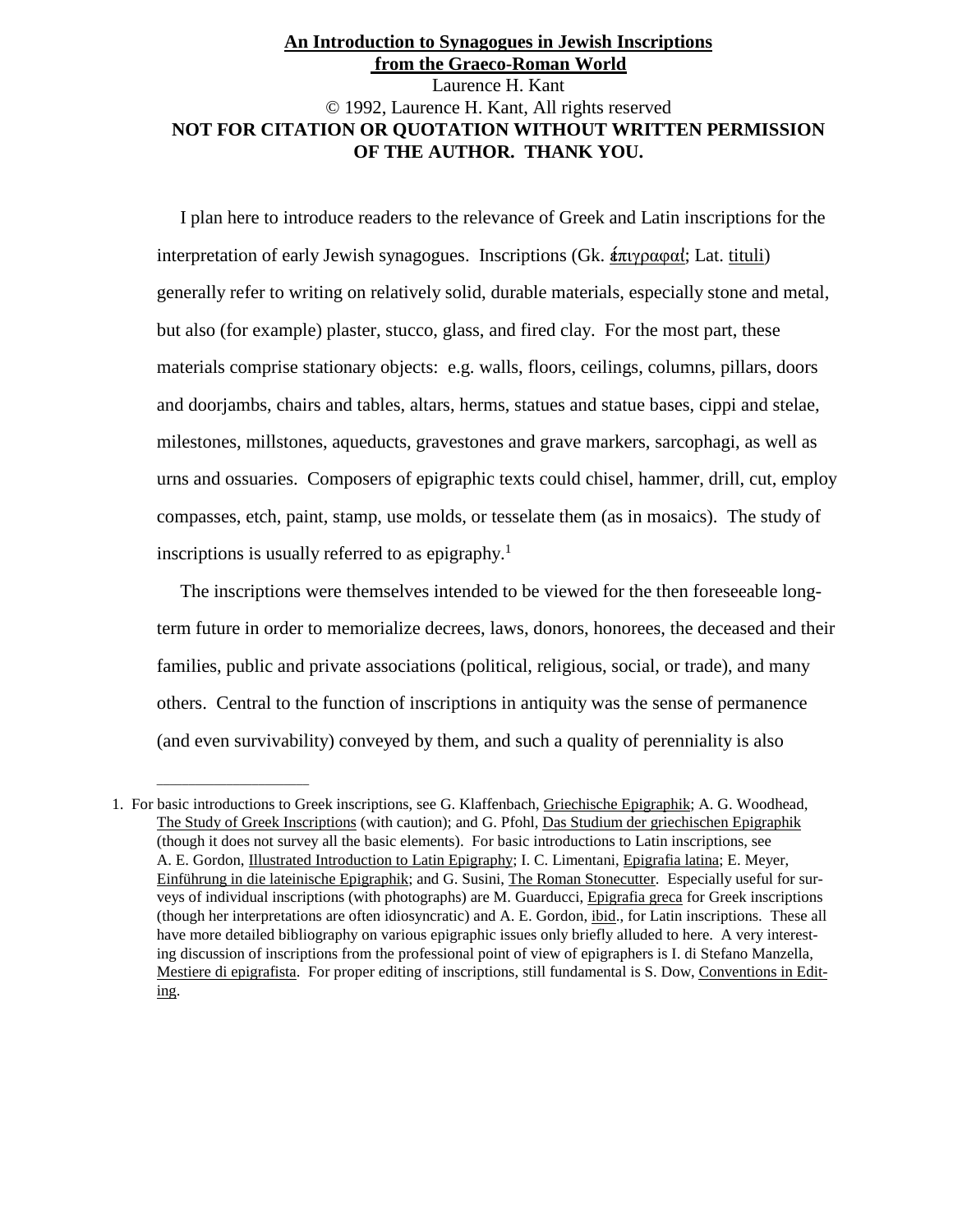important to scholars for an understanding of Jewish inscriptions which mention synagogues.

 According to scholarly convention, coin inscriptions are usually studied under the category of numismatics. Writing on jewelry, clothing, amphorae, and other miscellaneous items are sometimes studied under the category of epigraphy, but customarily not. As a rule, inscriptions are specifically distinguished from texts found on papyrus or parchment, on which letters are handwritten. These objects, among which papyri are especially important for an understanding of synagogues,<sup>2</sup> will therefore not be considered here.

 Although it is very difficult to make precise distinctions, there were clearly several stages in the creation of an inscription. As they stand now, epigraphic monuments represent only the final stage. Initially, an inscription was commissioned by various groups, councils, families, or individuals. Probably using style manuals, and likely with the input of those commissioning the monuments, secretaries and scribes next seem to have had a text drafted onto papyrus and wood, at which point, if it were particularly important or of a public character, the inscription was filed in the archives of cities, associations, or business enterprises.

 At the point that the monument itself was prepared, various workshops became involved, including those of stonemasons, painters, mosaicists, and brick stampers. In the case of stone, the stone was hewn and polished; structural elements and other ornamentation were added as necessary; guidelines could be incised or painted for proper layout and alignment of letters; letters could be drawn with chalk, charcoal, or paint; they could be traced with a point; and finally the letters could be carved.

 It is crucial to know that certain genres, couched in formulaic language and based on the practice of the great cultural centers, helped to determine the content of inscriptions,

<sup>2.</sup> The most significant collection of papyri related to synagogues is V. A. Tcherikover, Corpus Papyrorum Judaicarum.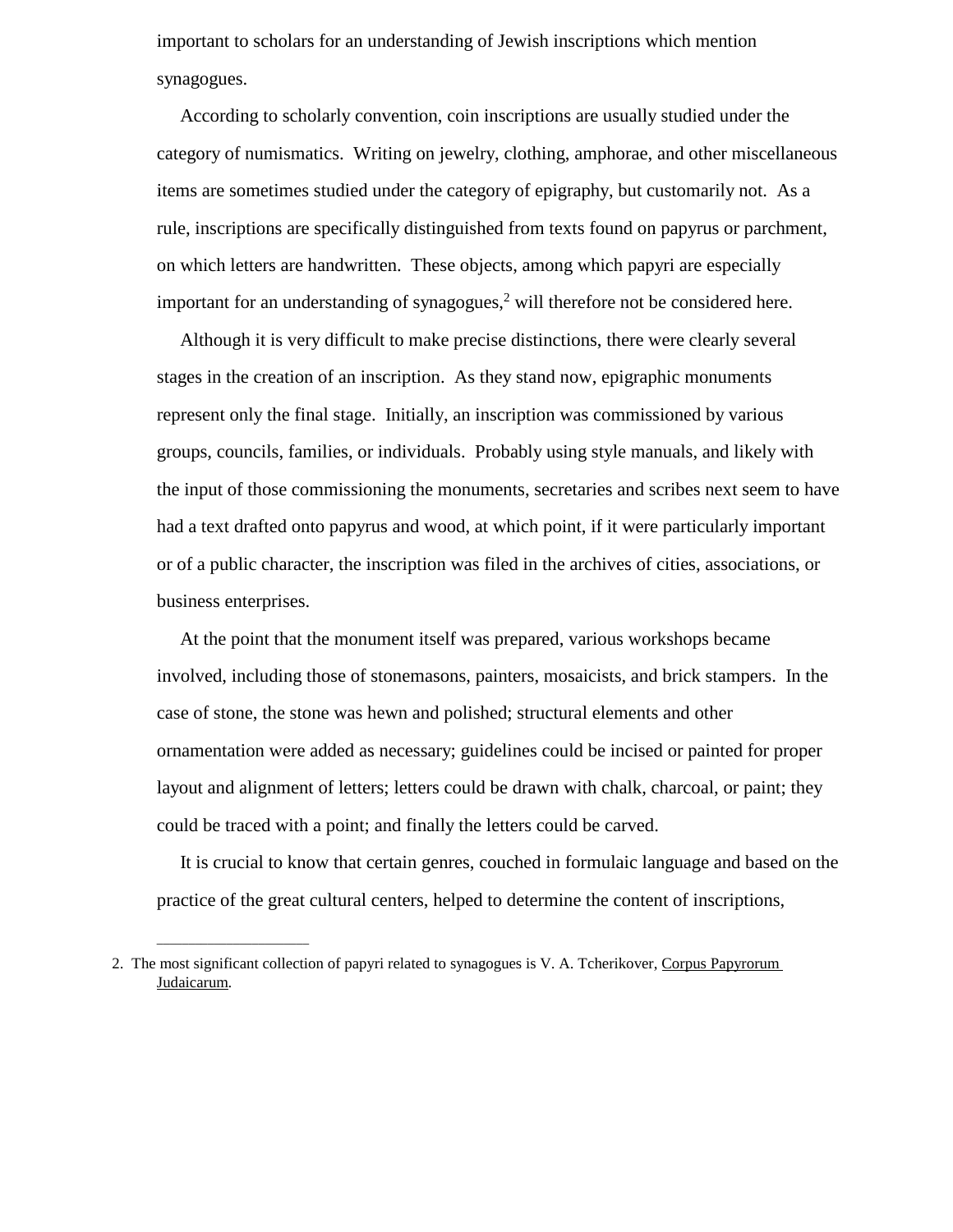including Jewish inscriptions. Through the conquests of Alexander the Great, and later of Roman commanders, Greek and Latin inscriptional forms spread beyond Greece, Italy, and western Anatolia to central Asia, the Near East, Egypt and Cyrenaica, north Africa, Spain, the Balkans, and central and northern Europe.

 Particularly relevant for the study of early Jewish synagogues are the following epigraphic genres: 1) decrees; 2) lists and catalogues; 3) dedications; 4) manumission inscriptions; and 5) funerary inscriptions. In terms of typical formal elements, these are no different from genres used by non-Jews in the Graeco-Roman world.

 Most inscriptions related to synagogues indicate that they are Jewish by referring to individuals as Jewish or as Jews, $3$  by making reference to Jewish places of worship, or by mentioning the Jewish community. Also important is the location of a particular inscriptions in what can be identified as a synagogue. Funerary inscriptions identify themselves as Jewish by reference to names that were used almost exclusively by Jews (e.g. Iouda, Ananias, Baruch), by reference to community offices that are indubitably Jewish, by displaying Jewish symbols (menorah, shofar, loulab, etrog, Torah ark, Torah scrolls), or by location in a cemetery that is definitively identifiable as Jewish.

 For a collection of germane Jewish inscriptions, still fundamental is the 1967 corpus of Baruch Lifshitz, Donateurs et fondateurs dans les synagogues juives, which gathers synagogue dedicatory inscriptions. Yet, inscriptions have been discovered since the date of this publication, and there are also pertinent inscriptions that do not fall into the dedicatory genre. Although it is in the process of being superseded, one should still examine Jean-Baptiste Frey's two-volume corpus of ancient Jewish inscriptions, Corpus Inscriptionum Iudaicarum, especially for Greece, the Balkans, Anatolia, the Bosphorus Kingdom, Mesopotamia, Syria, and north Africa. Despite the impressive diligence in establishing a

<sup>3.</sup> Usually Gk. 'Ιουδαιος/Ιουδαια/Ιουδαιοι; Lat. Iudaeus/Iudaea. Less frequently 'Ιουδαικός/Ιουδαική; 'Εβραΐος/'Εβραΐα/'Εβραΐοι. Discuss Kraemer, etc.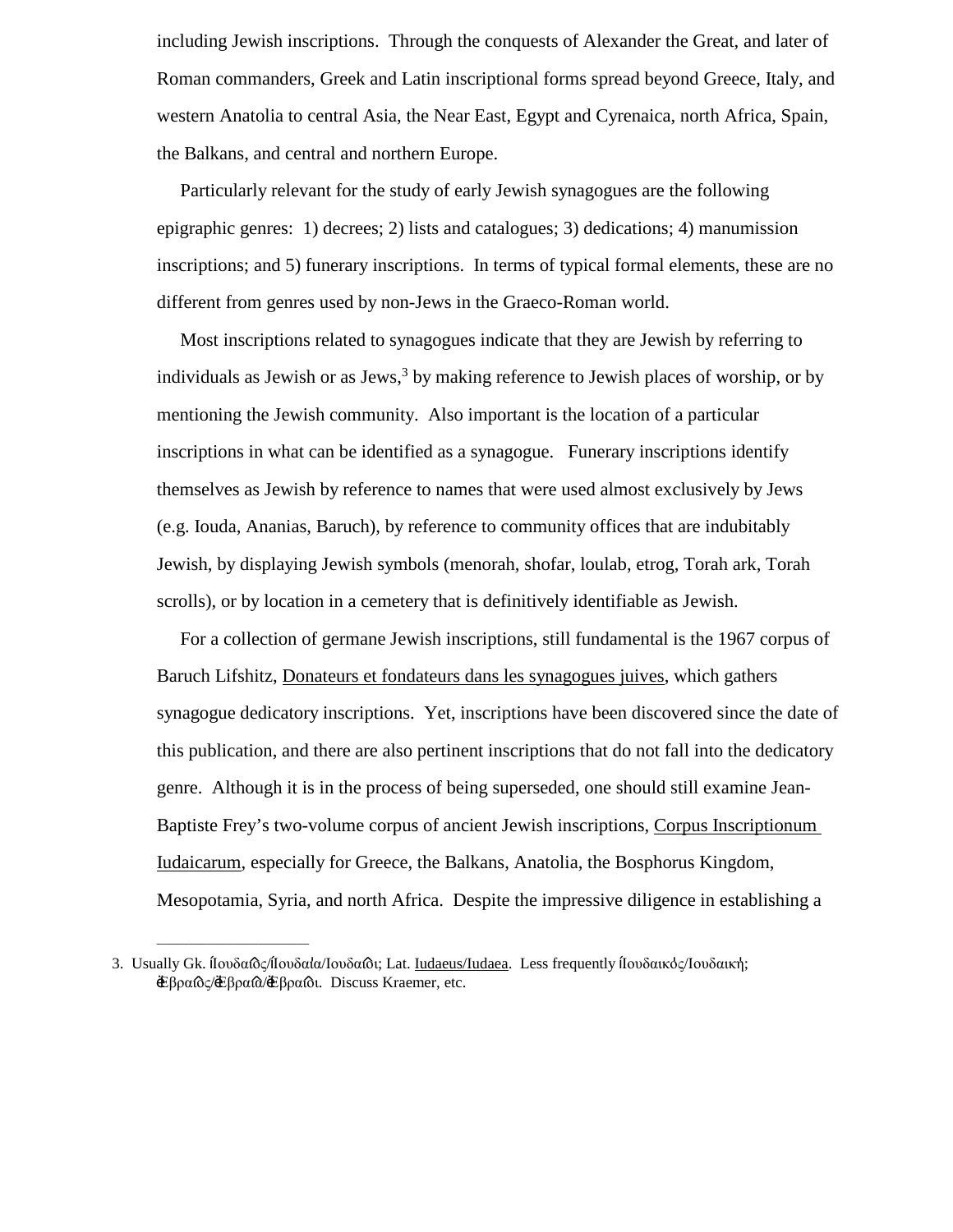corpus of this extent, it is important to be aware that Frey makes numerous editorial errors, uses problematic editorial conventions, and omits some significant items. Baruch Lifshitz improves on volume one of the corpus, by correcting mistakes, providing useful commentary, and adding some inscriptions that were previously left out. Volume two of Frey's corpus only includes inscriptions through 1939, and it has not been reedited as a whole. The Cambridge Divinity Faculty Jewish Inscriptions Project has contributed to remedying this situation by publishing corpora of inscriptions from Egypt and western Europe.<sup>4</sup> They include most relevant inscriptions, give substantial information on evidence for Judaism in various sites, furnish indexes that are extraordinarily useful, and provide excellent bibliographies, with commentary focussing primarily on the relation of the epigraphic texts to the Bible, ancient Jewish literature, and each other.<sup>5</sup> While this project is invaluable and an enormous improvement, still required is a complete reexamination of every inscription (many of which have never been examined with sufficient attention)──including personal visual inspection of the actual objects themselves, rephotographing, and consultation of squeezes—and, after that, a reedition of each inscription.

 Many pertinent inscriptions are to be found in locationally based collections or in studies of individual inscriptions, such as the following (almost all of which supersede Frey):<sup>6</sup> Philippe Bruneau, "Les Israélites de Délos et la juiverie délienne" (1982); Louis Robert, Nouvelles inscriptions de Sardes (1964); Joyce Reynolds and Robert Tannenbaum, Jews and God-Fearers at Aphrodisias (1987); Lea Roth-Gerson, The Greek Inscriptions from the Synagogues in Eretz-Israel (1987, for synagogue dedications); William Horbury and David Noy, Jewish Inscriptions of Graeco-Roman Egypt (1992);<sup>7</sup> Gert Lüderitz, Corpus jüdischer

<sup>4.</sup> See the books of W. Horbury and D. Noy below.

<sup>5.</sup> The Graeco-Roman context tends to receive less attention, which is unfortunate, given that Jewish inscriptions follow Graeco-Roman genre models.

<sup>6.</sup> The exception is H. Leon, The Jews of Ancient Rome, which should be used for Roman Jewish inscriptions in conjunction with B. Lifshitz's 1975 "Prolegomenon" to vol. 1 of Frey's Corpus. A volume on these inscrip-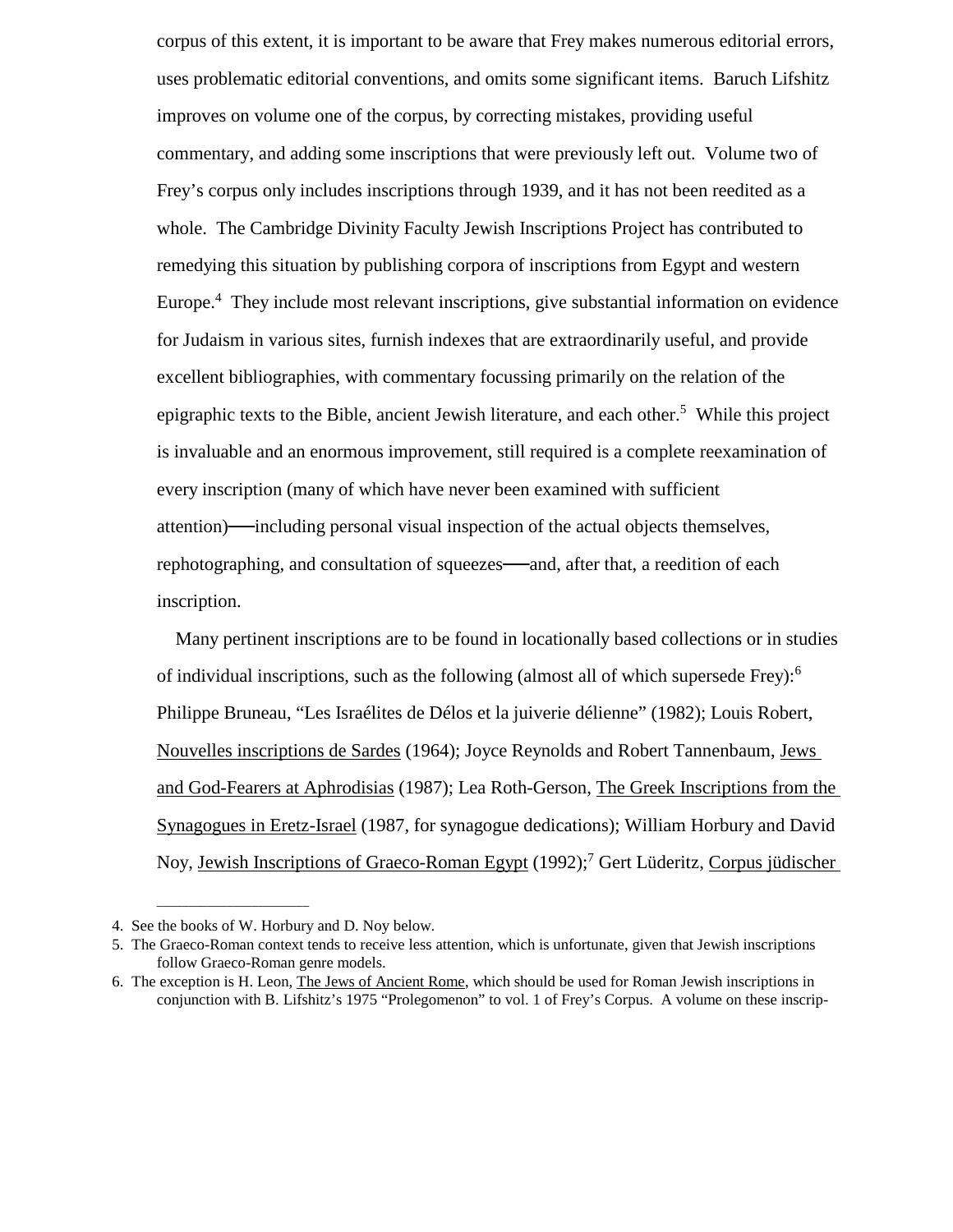Zeugnisse aus der Cyrenaika (1983); Yann le Bohec, "Inscriptions juives et judaïsantes de l'Afrique romaine" (1981); Harry J. Leon, The Jews of Ancient Rome (1960, for the most extensive collection of funerary inscriptions mentioning synagogues); and David Noy, Jewish Inscriptions of Western Europe, vol. 1, Italy Excluding the City of Rome), Spain and Gaul (1993). Since Jewish inscriptions from Asia Minor (western Anatolia) can be particularly difficult to locate (even with Frey), the following publication proves very helpful, although it does not intend to be a corpus of inscriptions or to be complete: Paul Trebilco, Jewish Communities of Asia Minor (1991).

 Of course there are in addition other studies of individual inscriptions and groups of inscriptions, to which I refer here as necessary. Also noteworthy is a collection of synagogue inscriptions pertaining to women by Bernadette J. Brooten, Women Leaders in the Ancient Synagogue (1982). For a discussion of Jewish inscriptions in general, including material related to synagogues, my own article might prove useful: "Jewish Inscriptions in Greek and Latin" (1987).<sup>8</sup>

 In order to find inscriptions not in the above-mentioned publications and in order to locate items published in a particular year, it is necessary to consult the following sources: Supplementum epigraphicum graecum, which is presently the best source, providing both full texts, article summaries, and commentary;<sup>9</sup> Bulletin épigraphique through 1984 (published annually in Revue des études grecques), which provides references to relevant Greek Jewish inscriptions and often offers substantial critical commentary;<sup>10</sup> and L'année  $\varphi$  epigraphique (published separately) for Latin inscriptions.<sup>11</sup>

tions is also expected from the Jewish inscriptions project at Cambridge.

<sup>7.</sup> Superseding both Frey and the later collection of David M. Lewis, "Jewish Inscriptions of Egypt," in V. A. Tcherikover, et al., Corpus Papyrorum Judaicarum 3, Appendix 1, pp. 138-66.

<sup>8.</sup> See also P. W. van der Horst, Ancient Jewish Epitaphs (1991), although its focus is on funerary inscriptions.

<sup>9.</sup> Currently edited by H. W. Pleket and R. S. Stroud. Check in the index under "Jew" or "Jews."

<sup>10.</sup> Since 1987 (there are no reviews for 1985-86) this annual review of inscriptions has not been as useful for the study of Jewish inscriptions as when edited by J. Robert and L. Robert from 1937-84; see the discussion of the new Bulletin épigraphique by Philippe Gauthier in Revue des études grecques 99 (1986): 117-18 ("Bulletin epigraphique"). Through 1984 check in the Bulletin under the sub-heading, "Inscriptions gréco-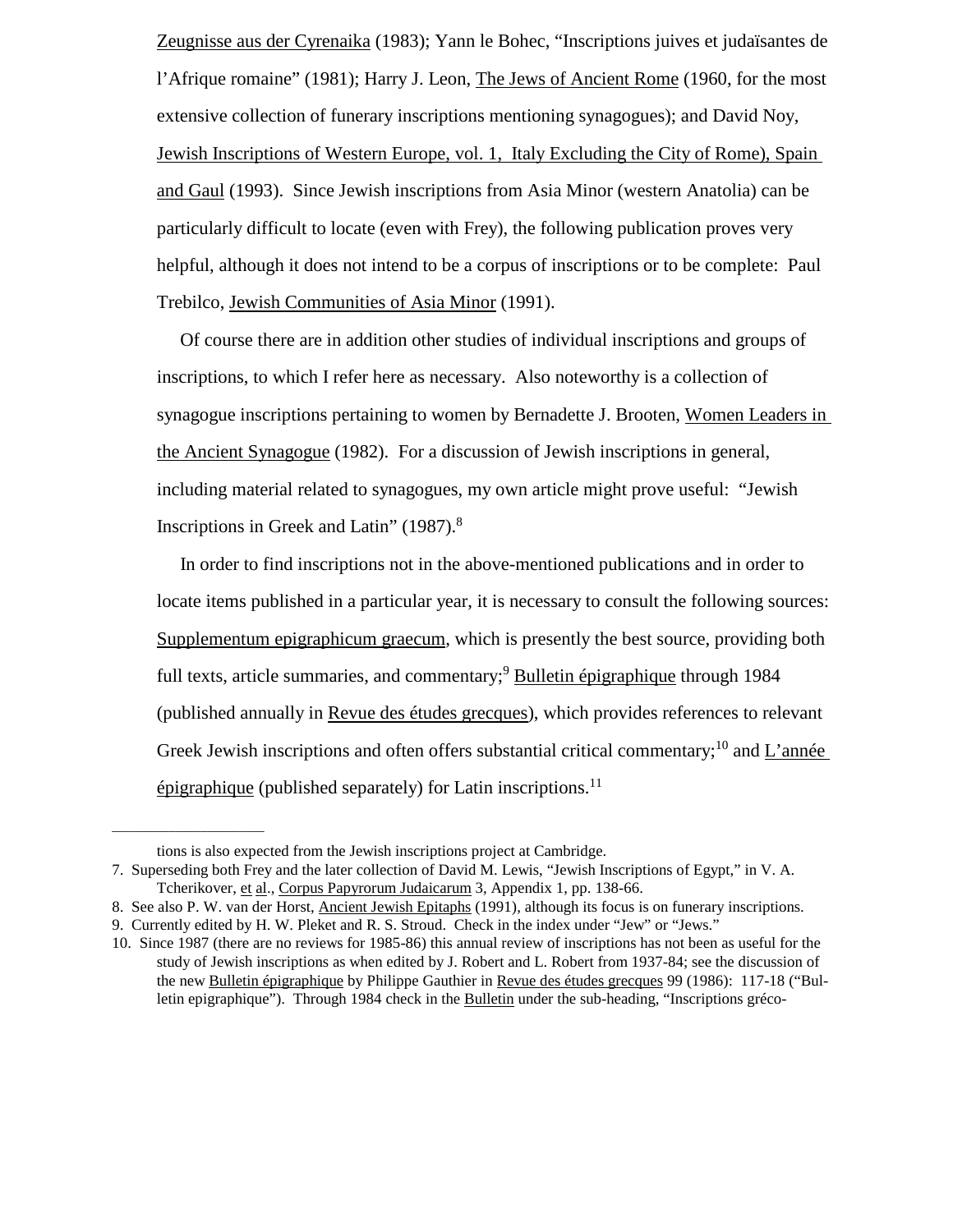In all five of these instances, Jews essentially follow the previously set formulaic patterns. In decretal inscriptions from Berenice (Benghazi) in Cyrenaica (Libya), two first century BCE decrees pronounced by the Jewish community (*πολι'τευμα*) in honor of one Jewish individual (Decimus Valerius Dionysius) and one non-Jewish Roman official (Marcius Tittius of the Aemilian gens) use the standard decretal verb in the aorist, "have resolved" (*ε»δοξε*), followed by the dative "to the resolvers" (who are the archons and politeuma of the Berenican Jews). In addition, the honoree is given the standard Graeco-Roman awards of praise and periodic crowning with an olive branch and wool ribbon (either himself or the epigraphic stele itself), which was all to take place on important occasions (here at every gathering and on the first day of each month). Add Acmonia and others. SEG and BE.

 While lists and catalogues were not often used by Jews, an important third century CE inscription from Aphrodisias (in Caria in western Turkey) lists the members of the executive board of the Jewish community (as well as god-fearers), who contributed to the establishment of some kind of building or institution (perhaps a foundation for those in need, a burial society, or a soup-kitchen). Charitable donations of this sort were common in Graeco-Roman associations.

 As to the third category, many Jewish inscriptions concern the construction of synagogues or parts of synagogues——a feature which exemplifies the Graeco-Roman practice of attaching inscriptions to religious buildings and of recording the benificence of those who contributed to their construction, maintenance, and adornment. In addition, they are frequently dedicated to their ultimate religious benefactor——God——in a similar

juives."

<sup>11.</sup> Through 1961, L'année épigraphique can be found in Revue archéologique under the title, "Revue des publications épigraphiques," as well as in separate volumes; after 1961 it is published only separately. It is currently edited by A. Chastagnol, A. Laronde, M. Le Glay, and P. Le Roux. Check index under heading, "Prêtres et choses religieuse," and sub-heading, "Antiquités juives et chrétiennes."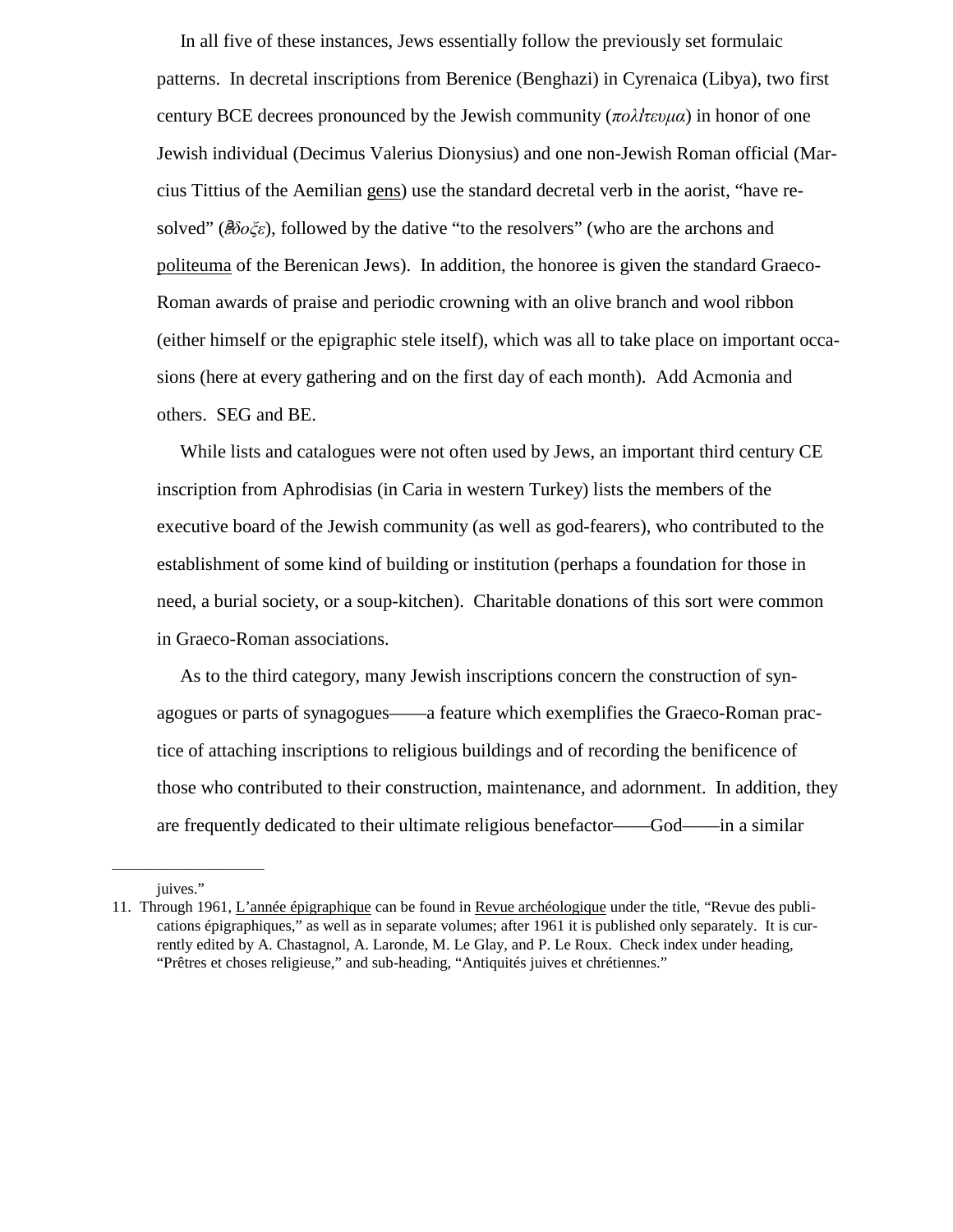fashion to inscriptions in the Graeco-Roman world, which dedicate their buildings to various deities.

 Geographically these inscriptions are found in Greece, Oescus in Lower Moesia, Olbia in Scythia, the Bosphorus Kingdom, Turkey (especially ancient Asia Minor), Syria, Israel, Cyprus, Egypt, Berenice in Cyrenaica, Hammam Lif (ancient Naro) in North Africa, Elche in Spain, as well as Ostia in Italy. Of these, the earliest are ones found in Delos in Greece (beginning of the first century BCE), Acmonia in Phrygia (end of the first century CE), Egypt and Cyrenaica (third century BCE to first century CE, giving specific dates and/or regnal periods), and possibly the inscription of Theodotus Vettinus in Jerusalem. The date of the latter is controversial. There are no internal or external dating clues, and it could date anywhere from the first century CE to the third century CE. There are also Samaritan synagogue inscriptions in Delos dating from the first century BCE to c. 250 CE, as well as one from Thessaloniki from the fourth century CE. I list the following important pre-Constantinian inscriptions: second century CE——Corinth in Argolis; second to third centuries CE——Sardis in Lydia; and Ostia in Italy; third century CE——Phocaea and Teos in Ionia; Tralles, Nysa and Hillarima in Caria; Amastris in Paphlagonia; Stobi in Paeonia; and Constantia-Salamis in Cyprus. Because in these cases there are generally no explicit dates, and dating must therefore rely on paleography, on archaeological context and on the uses of particular formulae and words in certain chronological periods, dating these inscriptions is a fragile procedure and usually subject to change. Others that are now undatable (or in rare cases dated later) could some day be placed in this category. Most of the remaining inscriptions are from the fourth century CE or later, including those found in Israel.

 In regard to manumissions, four second to third century CE inscriptions from Panticapeum (Kertsch) in the Bosphorus Kingdom beside the Black Sea mention the freeing of slaves in individual synagogues under the auspices of the Jewish community.

-7-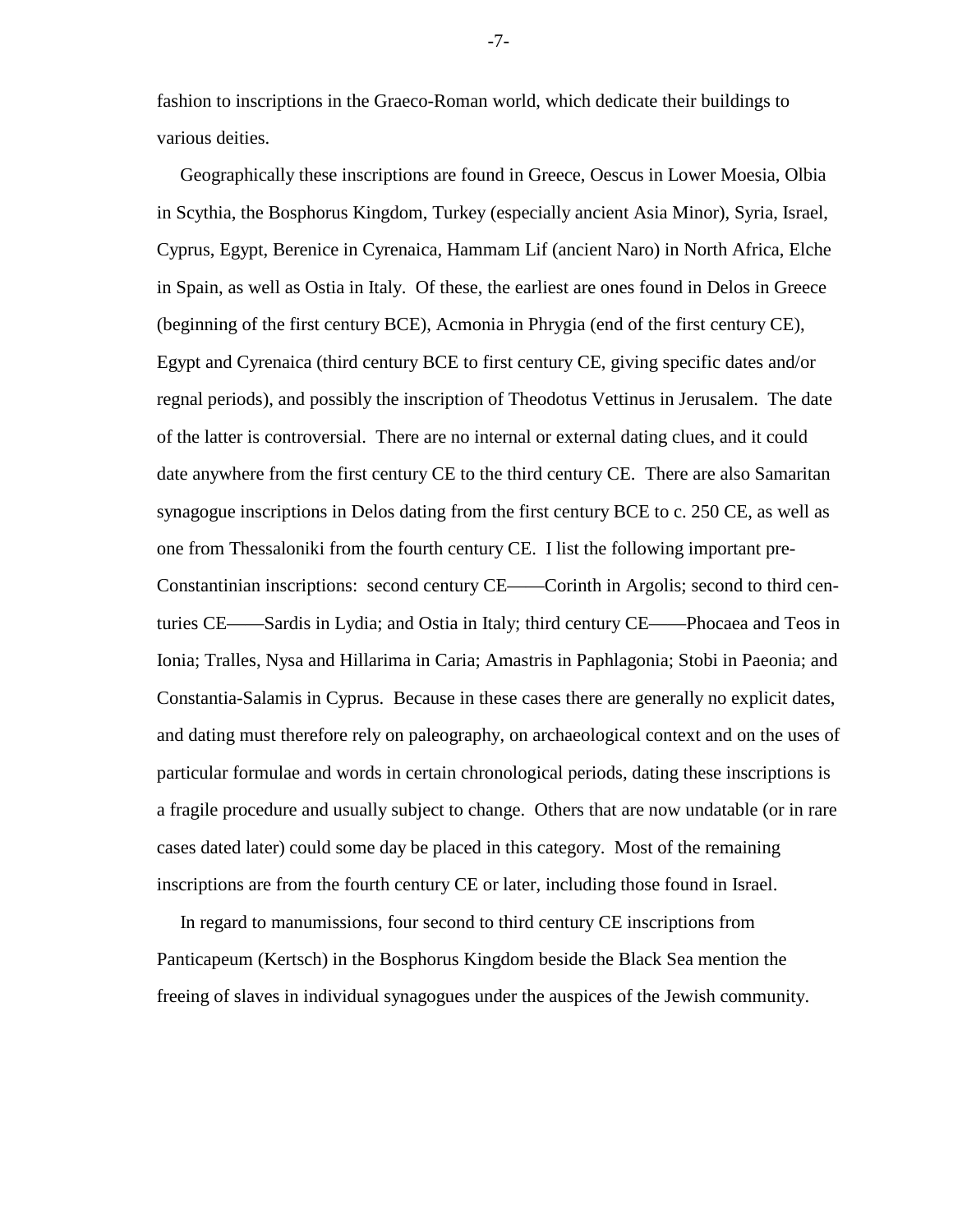Finally, for the most part Jewish funerary inscriptions follow Greek and Roman models. Hellenistic and early Roman imperial Jewish inscriptions from Teucheira (Tocra) in Cyrenaica and Leontopolis in lower Egypt do not generally mention synagogues, but include features that are characteristic of the period (especially for the particular regions): in the case of Teucheira, mention of the name and father of the deceased, date, and age of death; and, in the case of Leontopolis, references to the tragic deaths of children. From a later period (for the most part, second to third centuries CE), Jewish inscriptions from the city of Rome include even more details, most of which are common in Roman imperial inscriptions and all of which typify the emphasis on biographical detail found in the Roman period: e.g. family relations, age of death (sometimes including months and days), place of origin, occupation, excellence of character, or a combination of these.

 On the other hand, many of these latter inscriptions (as well as other Jewish funerary inscriptions in the Mediterranean basin area) also make reference to membership in particular synagogues and to offices held in those synagogues. This is different from other Graeco-Latin funerary inscriptions. For example, a glance through the corpora of Greek and Latin funerary inscriptions from the city of Rome reveals that pagan inscriptions do not mention cultic affiliation and/or cultic offices held with the same frequency found in Roman Jewish inscriptions. In this regard, Jewish funerary inscriptions are much more similar to Roman funerary inscriptions that record the deaths of wealthy, aristocratic individuals, by referring to (among other things) the political offices held by them. Religious titles may also be included. But Jewish inscriptions from Rome do not solely include this lofty stratum of society, and the mention of these synagogues might therefore suggest a somewhat different sense of community than that revealed by most pagan inscriptions.

-8-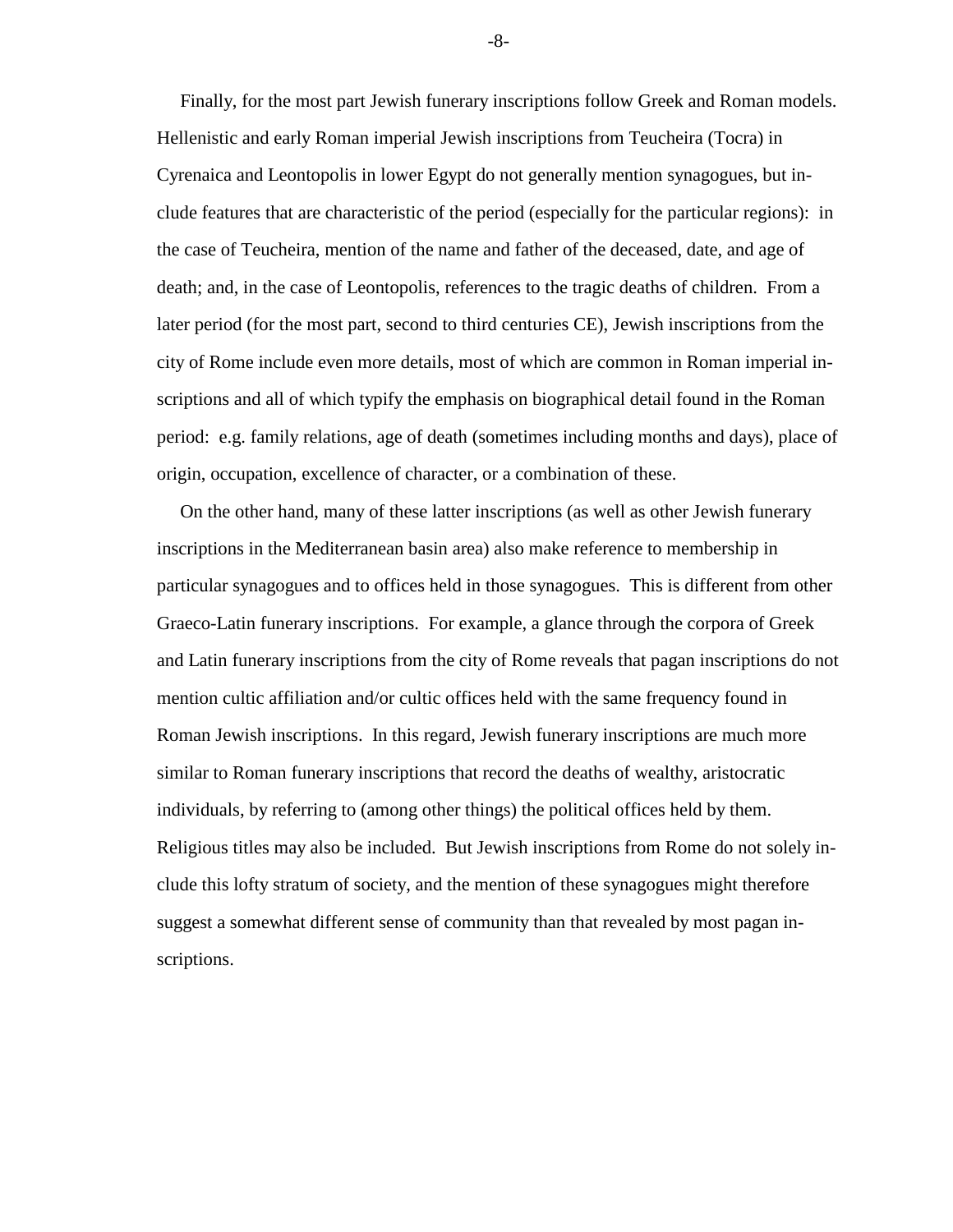In a sense therefore funerary inscriptions indicate the complex fashion in which most Jews defined themselves in the Graeco-Roman world. While they usually saw themselves as a part of Graeco-Roman culture and functioned within it, they also viewed their community as one that was to some extent separate and different. In addition to the mention of synagogues, this in indicated in Roman epitaphs by the repeated use of the distinctive phrase, "in peace be your sleep," and by the occasional references to observance of the law, however one might interpret the meaning of "law" in these contexts. The inscription of Regina is a particularly illustrative example of devotion to the law (CII 476). The very use of catacomb architecture for burial purposes, which was a unique phenomenon in antiquity prior to Christianity, suggests a desire to bury large numbers of individuals of the same group together in one place (sometimes with large concentrations of individuals from the same synagogue). Moreover, the numbers of the deceased in Jewish catacombs are generally much larger than those found in pagan tombs and those found even in the columbaria of funerary clubs, especially considering that catacombs contain sizable spaces for bodies, and not tiny urns for ashes. All this suggests a group that is more cohesive than others in the Graeco-Roman world.

 But this reflects the case in the city of Rome between the second and the fourth centuries CE. I would like now to explore the situation at an earlier period and then return to the Roman materials. From the third century BCE to the second century CE, three Greek terms are used that are crucial for the interpretation of synagogues: *πολι'τευμα*; *συναγωγη'*; and *προσευχη'*.

 The word *πολι'τευμα* is used in two inscriptions from Berenice in Cyrenaica, both of which refer to the "politeuma of the Jews in Berenice." Based on what Josephus has to say about the Jews in Alexandria and in Cyrene, it would seem that a politeuma referred to the

-9-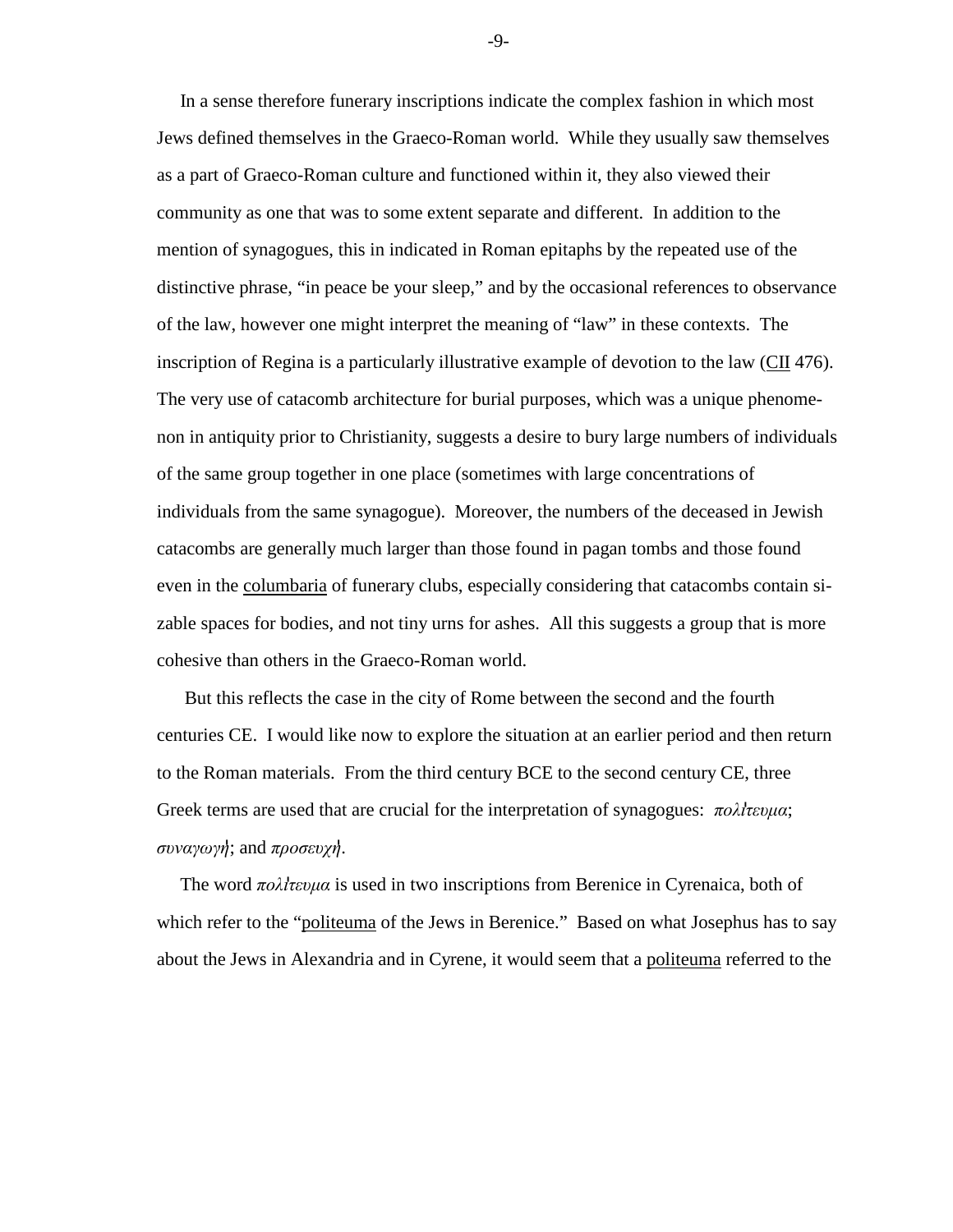Jewish community as a political unit, to which the Hellenistic kings and early Roman imperial political leaders gave some degree of autonomy in the running of their affairs and probably in their capacity to direct contributions to the Jerusalem Temple. In these inscriptions, the body politic, along with its leaders——the "archons" (whom Philo describes as instructing Jews in the proseuchai)——seems to have been responsible for the honoring of those who had financially aided the Jewish community or who had acted strategically on its behalf. Evidently the Jewish community held its meetings, and probably worshipped, in what the Berenican inscription calls an "amphitheatre," which is by the way one of the earliest references to this kind of structure that later became such a standard feature in Roman architecture. Whether this is a non-Jewish building used by Jews or a Jewish building, is not clear. But the use of this type of public architectural form at an early date, as opposed to a domestic form (e.g. at Delos or Dura Europus) might suggest a different kind of gathering than that taking place in some early Jewish synagogues.

While a <u>politeuma</u> undoubtedly had religious functions (as did virtually all political bodies in the Graeco-Roman world), fundamentally it referred to a political organization that was recognized by Greeks and Romans as a largely self-governing unit with some kind of distinct legal status. What that legal status was, is difficult to say. Despite the claims of Josephus, and although many Jews became citizens of particular Greek cities and/or became Roman citizens, it probably does not imply equal citizenship and/or equal legal status for entire Jewish communities, such as those at Alexandria, Cyrene, and Antioch. This is especially true in light of Josephus' own quotation of Strabo  $(4J14.7.2)$ , by which he seems to contradict himself, since Strabo suggests a special status for Jews. But whatever this status was, it seems to have caused severe tensions between Jews and Greeks in the cities of Alexandria and Cyrene, probably because Greek citizens perceived Jews as

-10-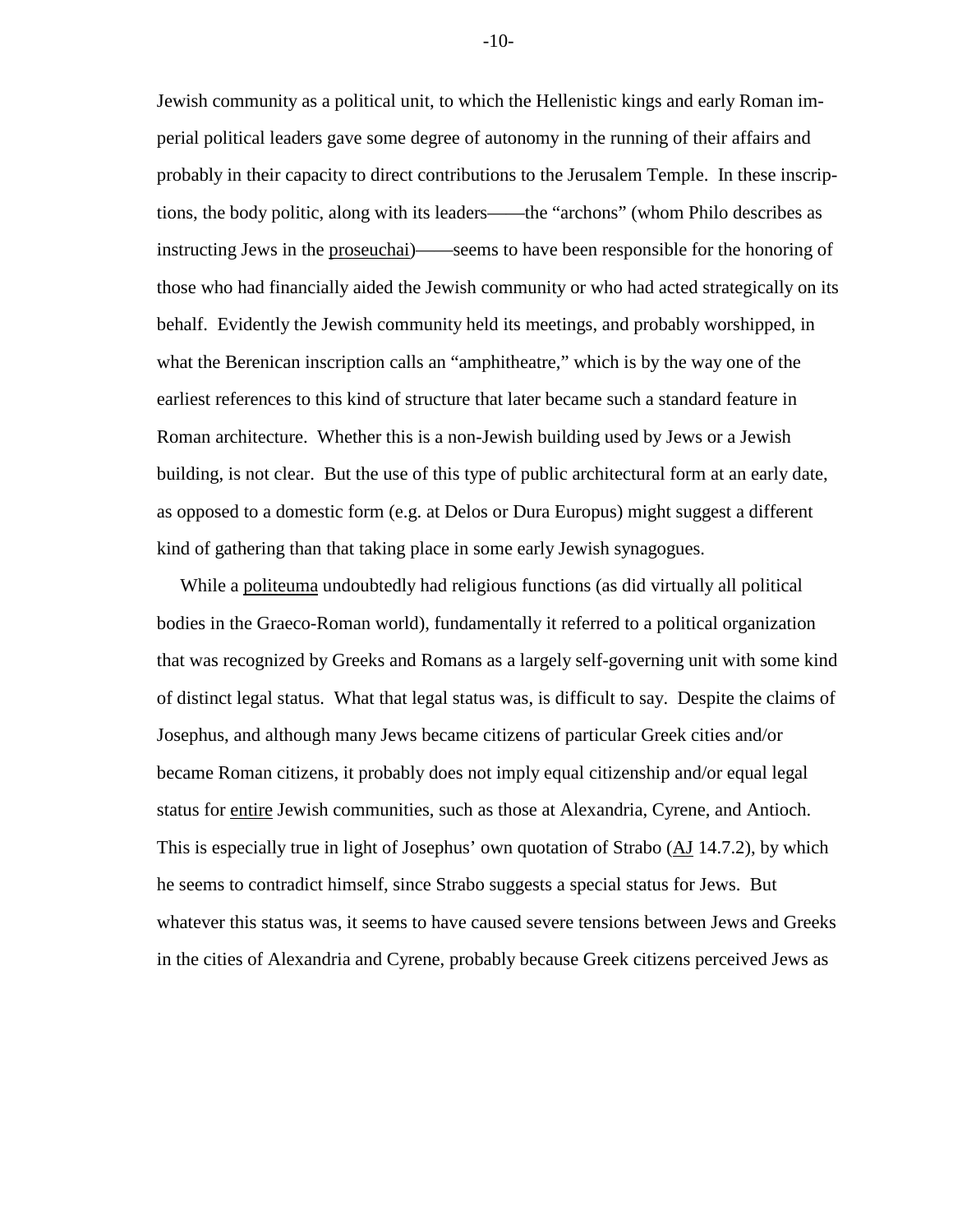possessing some of the privileges of citizenship without all the obligations (presumably ones that were financial and religious). In any event, the existence of a politeuma reflects what I said above, namely that most Jews auctioned within, and yet maintained some separation from, the Graeco-Roman world in which they lived.

 Unlike a politeuma, *συναγωγη'* does not seem to have primarily referred to Jewish communities as a body politic that was legally recognized by the relevant governing authorities. Rather, the use of this term seems in part to reflect a situation in which the status of certain Jews had somehow altered, probably during the first century CE. For example, in Berenice by 56 CE, a dedicatory inscription indicates that the Jewish community no longer referred to itself as a politeuma, but rather as a synagogue. At the same time, the use of *συναγωγη'* as a Jewish designation is found in texts from the first century CE (e.g. in Josephus, Philo, and New Testament literature), as well as in inscriptions from a somewhat later period. I can only speculate about what caused this sudden efflorescence in the first to second centuries CE. But I would suggest that one look in part in the direction of a change in status brought about by Roman imperial administration as opposed to Hellenistic, or Roman Republican, administration. Instead of viewing Jews as having a special legal status, perhaps Graeco-Roman society gradually began to view Jewish gatherings as more and more similar to other pagan cultic associations in the Graeco-Roman world. To some extent this might be confirmed by the fact that *συναγωγη'* was a relatively common term used to describe the gatherings of pagan cultic associations. Try Poland book.

 As a term in Jewish inscriptions from this early period, *συναγωγη'* occurs much less frequently than *προσευχη'*. In addition to the Berenican inscription, it is found in the Jerusalem inscription of Theodotus Vettinus (date uncertain) and in two manumission

-11-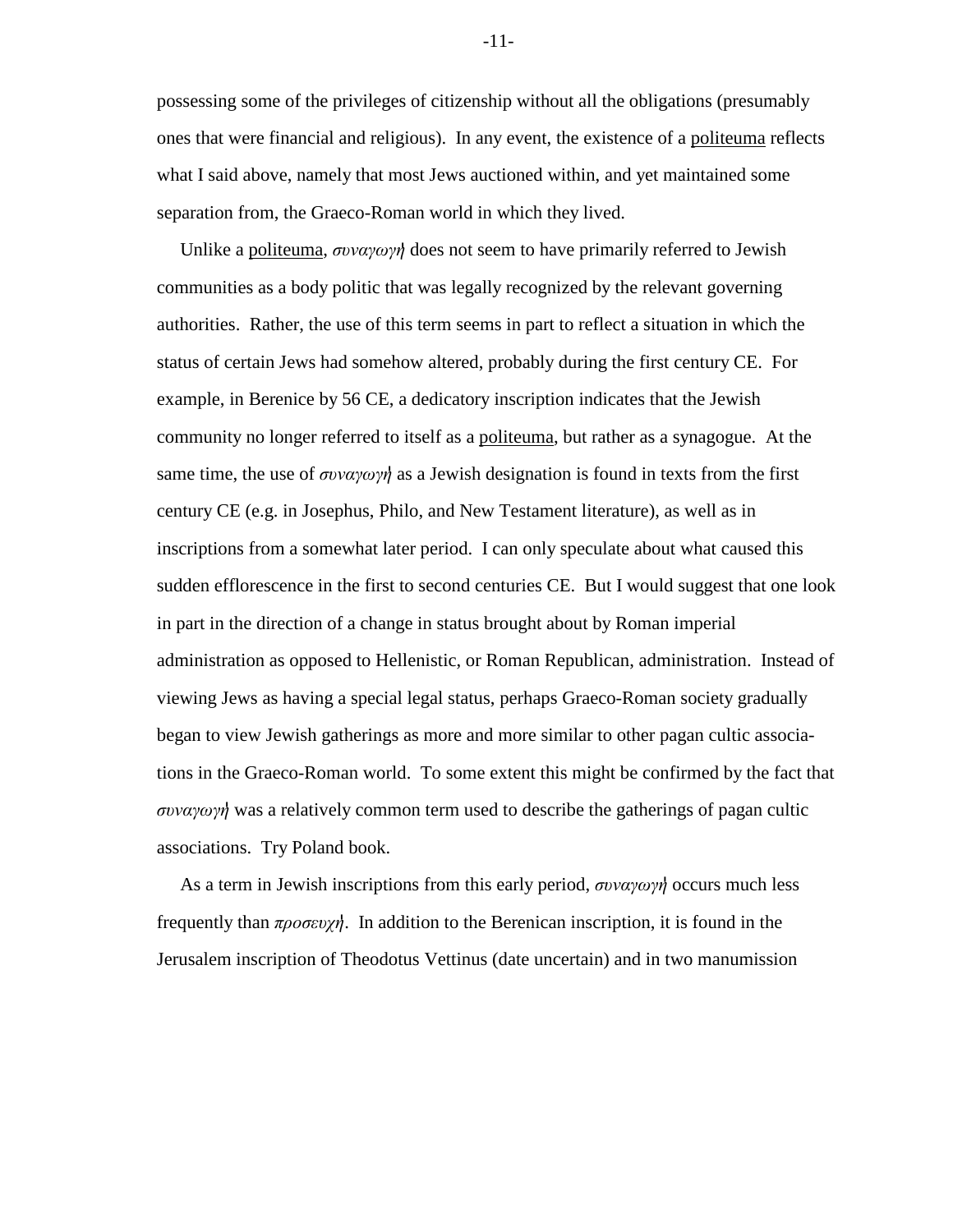inscriptions from the Bosphorus Kingdom (second century CE). Of these, only the Jerusalem inscription uses *συναγωγη'* to indicate a building (which may not be too significant due to a possible late date), while the other three use it to indicate the Jewish community. In the two Bosphorus inscriptions, *συναγωγη'* is contrasted with *προσευχη'*, the former referring to a community and the latter to a building. In literary evidence, *συναγωγη'* seems to have both senses (group and building). Probably in most cases, both meanings were present so that a building implied a community, and vice versa.

 From the literary evidence (particularly the New Testament), one can gain a glimpse of what happened in synagogues: prayer, preaching, Bible reading, instruction, and legal exposition. This is confirmed by the Jerusalem inscription, which refers to the "teaching of the commandments" (*διδαχη`ν ε'ντολω' ν*).

 The most frequently used term in inscriptions prior to the second century CE is *προσευχη'*, a noun that is not with certainty found outside of a Jewish (or Jewish influenced) context. It is related to the Gk. verb, *προσευ'χομαι*, which means to "pray" or to "offer a vow." Although the noun commonly refers to prayer, with one exception,  $^{12}$  it also acquired an almost exclusively locative connotation. Philo uses it to indicate the buildings in which Jews throughout the world received instruction in virtue, moral principles, and philosophy in general, by all of which he seems to mean Jewish law (e.g. Leg. ad G. 23.155 on the Jews of Rome). According to 1 Mac 3.46, Judah and his brothers went to a "place of prayer" (*το'πος προσευχη^ς*) in Mizpah, where after ascetic preparations they consulted the "book of the law." 3 Mac. 7.20 describes the dedication of a proseuche in Egypt. In most Jewish inscriptions, proseuche seems to have a locative sense: at Delos, in the Bosphorus Kingdom, and in Egypt. In one papyrus from Egypt  $(CPI 1.138)$ , a reference is made to the *συναγωγη'* ("community") in the proseuche (the building). According to a Latin funerary

-12-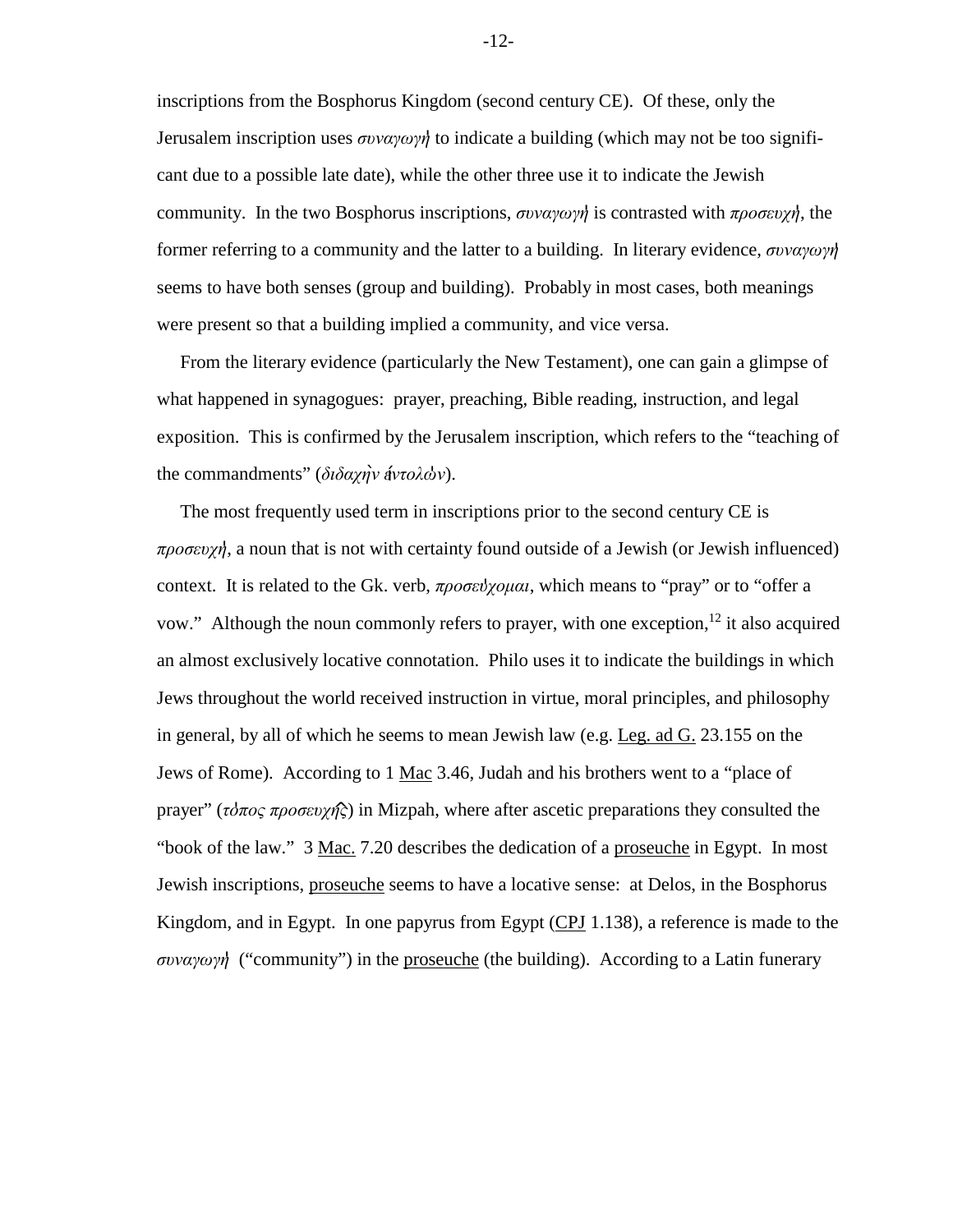inscription (not Jewish) from Rome  $(CH 531)$ , the proseuche clearly refers to a building (presumably Jewish), which is located near a fruit market outside the pomerium.<sup>13</sup> For some Greek and Roman writers, proseuchai seem to have functioned as buildings around which beggars were said to congregate (Cleomedes, De Motu Circ. 2.1.91; Juvenal, Sat. 3.296; Artemidorus, Oneirocritica 3.53).

 Some scholars have translated the locative *προσευχη'* as "prayer house", because of the literal meaning of the word. While there is no reason to doubt that prayer took place in these buildings, most of the literary evidence (especially Philo) suggests that proseuchai were also places in which instruction of some kind took place, presumably including Bible reading, as well as certainly ethical and legal instruction. Thus, the translation of *προσευχη'* as "prayer house" is probably too narrow.

 In addition, despite the protestations of some scholars that Jewish buildings of worship in the diaspora were not intended as substitutes for the Jerusalem temple until considerably after the destruction of the Jerusalem temple, there is evidence that suggests otherwise. For example, the designation of the Jerusalem temple in LXX  $\underline{Is}$  56.7 (as well as Matt. 21.13; Mark 11.17; and Luke 19.46) as "house of prayer" (*οι^κος προσευχη^ς*) would seem to suggest at least a semantic connection to those buildings in the diaspora called proseuchai. Furthermore, in numerous synagogue inscriptions (including the first century CE inscription from Acmonia in Phrygia), the word *οι<sup>"</sup>κος* is used——a word that often is employed in order to describe temple structures, both pagan ones and the Jerusalem temple. From an inscription in Egypt, one can see that one proseuche could be seen as equivalent to a pagan temple in at least one regard, the right of asylum  $(III 1449,$  probably first century BCE). At the same time, the territory of synagogues and proseuchai is frequently described

\_\_\_\_\_\_\_\_\_\_\_\_\_\_\_\_\_\_\_\_\_\_\_\_

-13-

<sup>12. .</sup> Lif. 35, Amastris in Paphlagonia.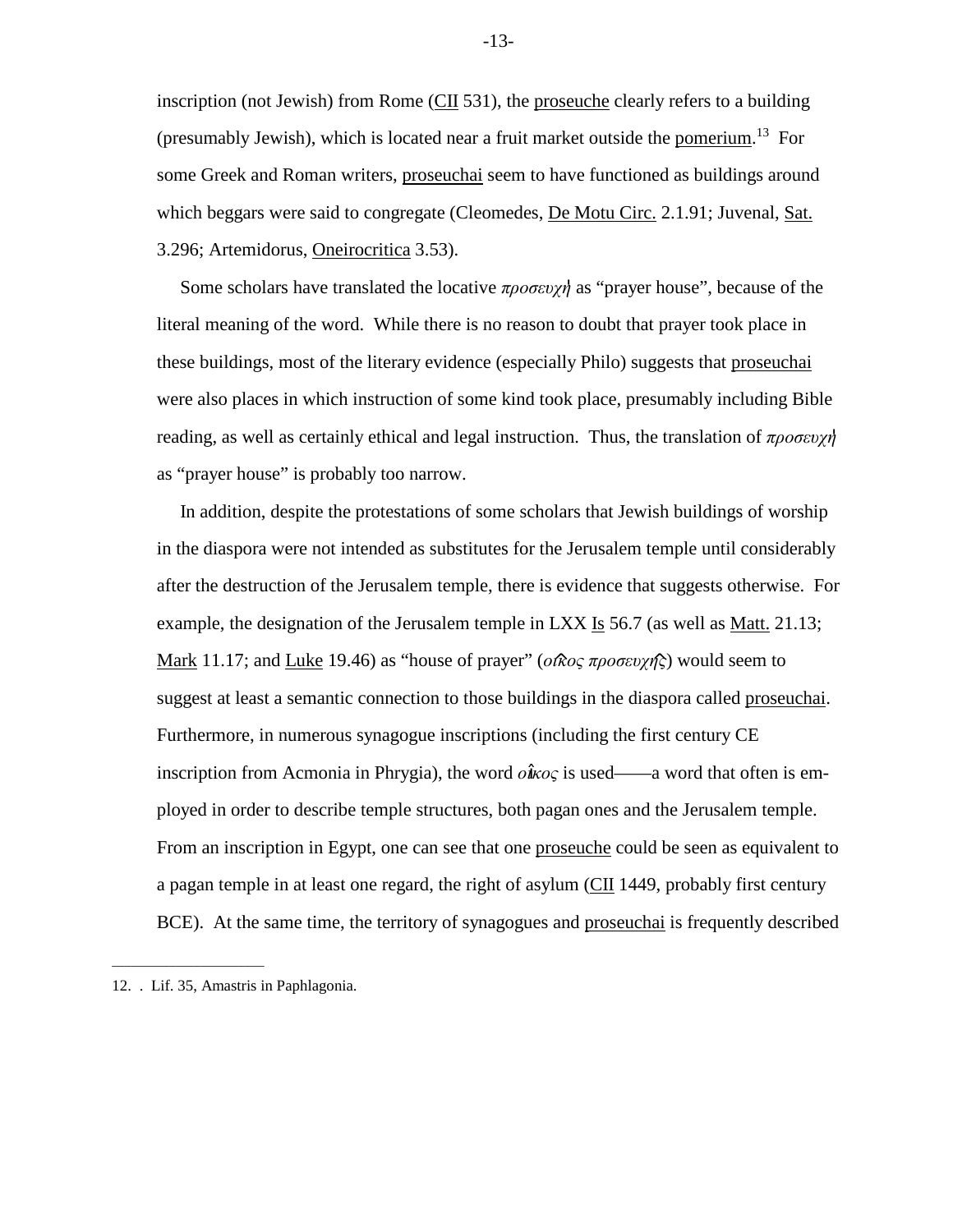as a "holy place" (*α'γι'ος το'πος*) in Jewish inscriptions, while Philo once refers to it as a "sacred place" (*ι'ερο'ς το'πος*, Quod Omnis 81). This is very similar to the way pagans viewed religious sanctuaries in the Graeco-Roman world. From another description of Philo (Leg. ad G. 132-135), there is also reason to think that some proseuchai were extremely elaborate and included numerous objects of tribute for the emperor (shields, golden crowns, stelae, and inscriptions). This certainly suggests something more than a prayer retreat, something that could be much closer to a temple. Interestingly, such objects of tribute were also found in the Jerusalem Temple. Likewise, Josephus describes the proseuche at Tiberias as a "huge building" (*με'γιστον οι»κημα*), capable of accommodating large crowds (Life 277).

 As a result, it should not be difficult to comprehend why Josephus once refers to the magnificently decorated Jewish synagogue in Antioch as a temple  $(War 45)$ . Procopius does much the same in the sixth century CE, when he refers to a synagogue in Boreion in Cyrenaica as a temple (De Aedific. 6.2.22). While Greeks and Romans may not have comprehended everything about synagogues, characteristics such as those outlined above would have seemed readily understandable to them.

 In the second century CE and afterwards, the use of terminology reverses itself. Politeuma is not used at all to describe the Jewish community, while synagoge replaces proseuche as the term of choice for both the community of worship and the building in which it worshipped. Nowhere is synagoge found more frequently than in the Roman Jewish epitaphs. Here it apparently illustrates the decision of some Jews to identify themselves on their gravestones as members and/or officers of particular synagogues. Instead of defining themselves as simply Jewish or as members of a broader city-wide community, individuals in Rome evidently found their greatest sense of unity and pride in

-14-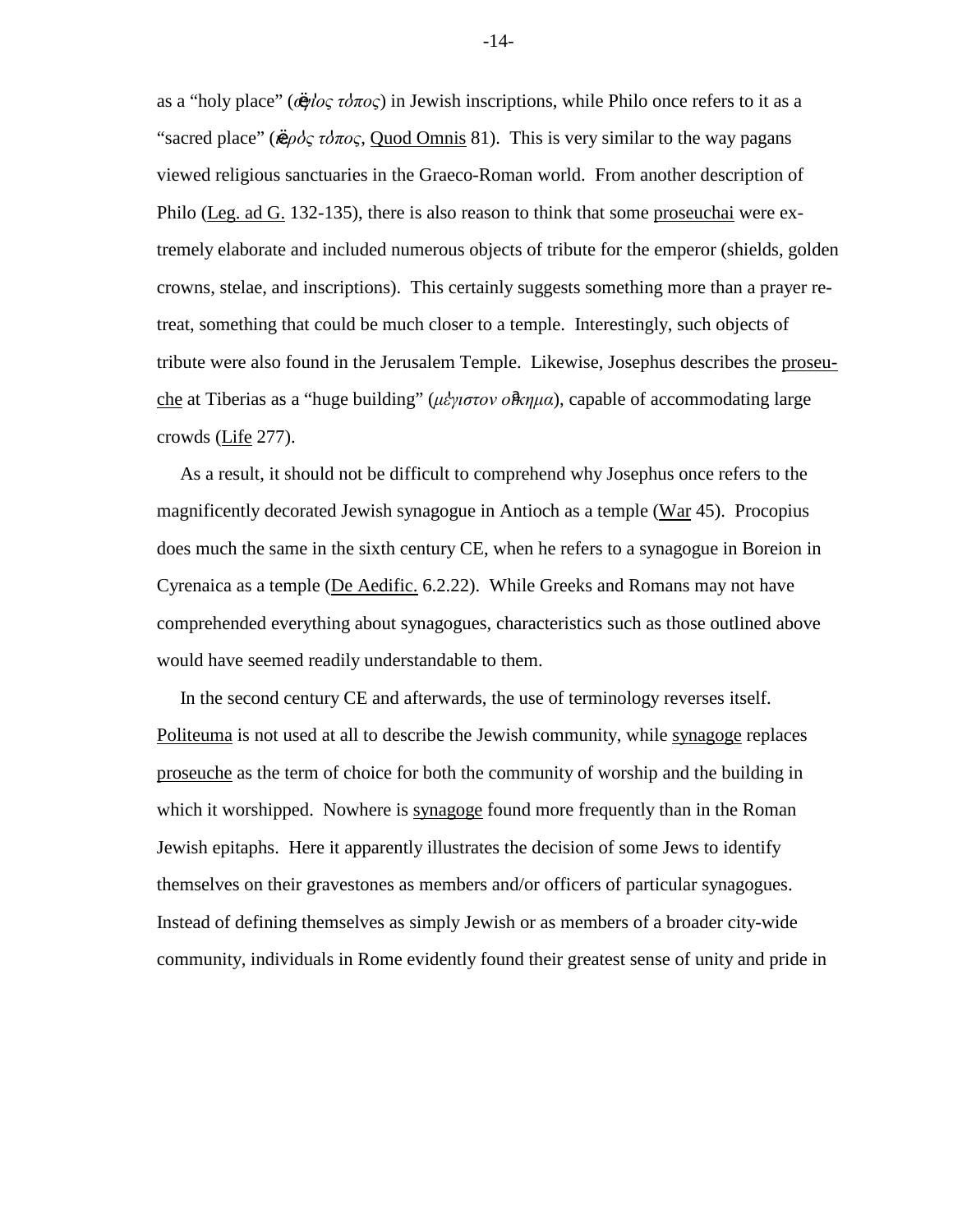local synagogues, whose members tended to bury themselves together in the same catacomb. This certainly reflects the powerful bonds that tied together some Jewish communities. Somewhat paradoxically, no matter what the actual differences, at the same time that synagoge was a term that was much more immediately understandable than proseuche for a Greek or Roman, Roman Jews used the term synagoge for the local synagogues that provided the vehicle for allowing Jews to maintain their coehesiveness and distinctiveness.

 Now that I have just emphasized the maintenance of Jewish identity in Graeco-Roman culture by reference to synagogues, I would like to present for your consideration another side to the story. In an article on Jewish inscriptions, I have described how a sizable minority of Jews understood the divine realm in terms that can only be labeled as pagan (by which I mean a henotheistic or polytheistic view of things). For example, there are cases of Jews invoking the ancestral deities (e.g. dii manes, iunones, or *θεοι' καταχθονι'οι*) on their gravestones (perhaps parallel to a story in Josephus of Jews who swear by the shades of Alexander Janneus:  $\overline{AJ}$  13.416). There are cases of Jews who worship God in a sanctuary of Pan, of one Jew who sets up a monument at the command of Amphiaraus and Hygeia, and of Jews who sign oaths in manumissions to Juppiter, the Earth (Gaia), and the Sun (Helius). Several non-Jewish inscriptions (from the first century BCE to the third century CE) list the members of ephebic colleges and include individuals with Jewish names (Iesous, Eleazer twice, Iouda, as well as probably Irenaios, Iesoutos, and Simon). Ephebes were youths who were enrolled in the gymnasium of their *πο'λις*, which functioned as a preparatory school for those on their way to becoming citizens of Greek cities. It included instruction in the liberal arts, military training, as well as teaching of civic and religious responsibilities. Among other things this meant that some Jews were involved in pagan religious activities; one of the ephebic lists with Jewish names was dedicated to Hermes

-15-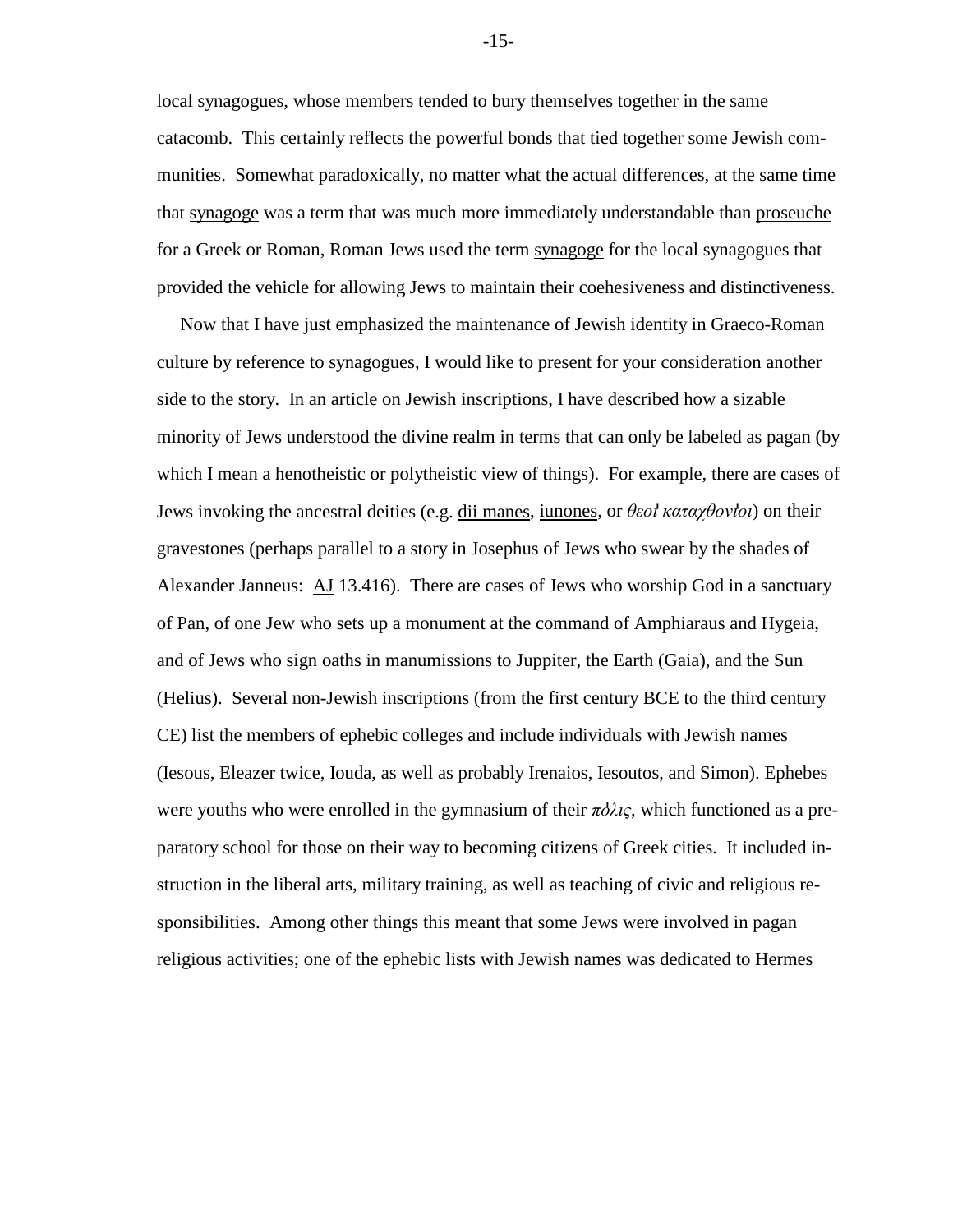and Heracles. Furthermore, political positions generally required a religious commitment of some sort. So when Jews are (for example) described as "guardians of the law" (*νομοφυ'λακες*) or as city "council members" (*βουλευται'*), it may be presumed that some sort of religious gesture toward the patron deities of their cities was necessary.

 There is no indication that these Jews were viewed as apostate or that they were trying to hide. In fact, since many of the <u>diis manibus</u> inscriptions are found in Roman Jewish catacombs, they seem to have been regarded as Jews in good standing. The Jewish city council members in Sardis actually contributed financially to improvements for the synagogue. In the above-mentioned Amphiaraus inscription from Oropus, Moschion was proud to indicate openly that he was Jewish.

In the above cases, some have interpreted Gk. **Ioudaia**/Iudaios and Lat. Iudaea/Iudaeus not as identificatory signs referring to the Jewish people in general, but rather as locative designations of persons who were inhabitants of the province of Judaea in Palestine. One might, thus, translate them not with the words, "Jew" or "Jewish," but rather with the word, "Judaean." In my opinion, such an argument would be ill-founded. First, in literary evidence, the words Ioudaia/Ioudaios refer most frequently to Jews. Exceptions are uncommon. Second, in the vast majority of Jewish (as well as non-Jewish) inscriptions, individuals refer much less frequently to their provincial origins than to their origins from a particular city. In general, persons in the Graeco-Roman world did not conceive their cultural identity in terms of provinces (which were for the most part imposed by the Romans from without), but rather in terms of cities (whose administrations could among other things offer citizenship to those who were qualified). Nor can I accept the extremely speculative view that **Ioudaia**/Ioudaios refers primarily to pagan adherents to Judaism. In almost all literary cases, where one finds Ioudaia/Ioudaios, these words simply designate a

-16-